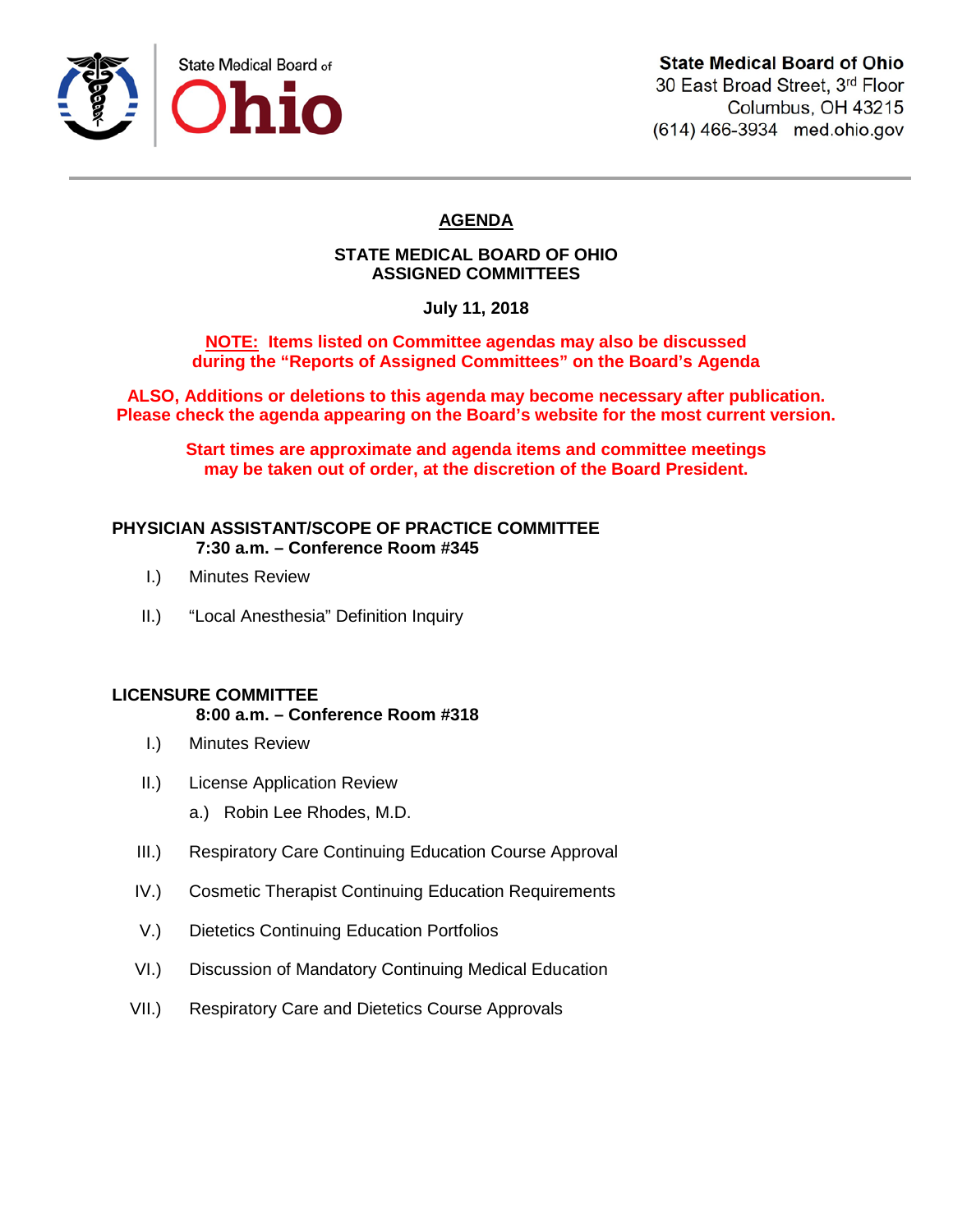#### **FINANCE COMMITTEE 8:30 a.m. – Conference Room # 335**

- I.) Minutes Review
- II.) Officer or Staff Reports
	- a.) Medical Board Fiscal Update
	- b.) Other Reports
- III.) Existing Medical Board Fiscal Matters
- IV.) New Medical Board Fiscal Matters
- V.) Action Item

# **POLICY COMMITTEE**

## **9:15 a.m. – Conference Room # 336**

- I.) Minutes Review
- II.) Legislative Review
- III.) Rule Review Update
- IV.) Proposed Amendments to Limited Branches Rule 4731-1-02
- V.) Proposed Rules for Office-Based Treatment of Opioid Addiction
- VI.) Updates to Dietetics and Respiratory Care Rules

# **EXECUTIVE DIRECTOR REVIEW COMMITTEE**

#### **Approximately 12:00 p.m. – Administrative Hearing Room, 3rd Floor**

I.) Executive Session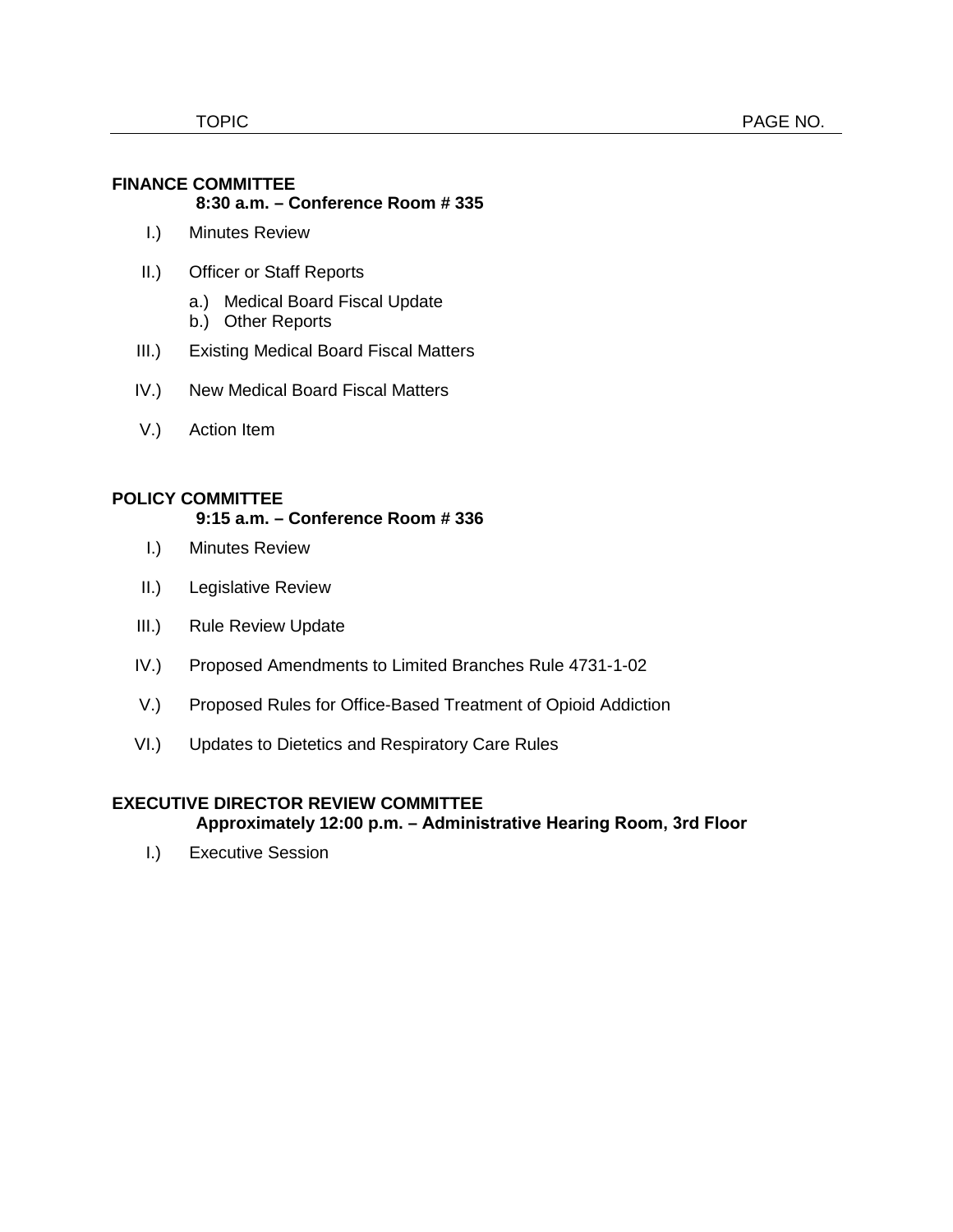

# **State Medical Board of Ohio**

30 East Broad Street, 3rd Floor Columbus, OH 43215 (614) 466-3934 med.ohio.gov

# **AGENDA**

James A. Rhodes State Office Tower 30 E. Broad St., Columbus, OH 43215, 3rd Floor July 11, 2018 – 10:00 a.m.

**NOTE: Additions to this agenda may become necessary. Please check the agenda appearing on the Board's website for the most current version.**

**Agenda items may be discussed out of order, at the discretion of the Board President.**

- I. ROLL CALL
- II. MINUTES REVIEW June 13, 2018 Board Meeting
- III. APPLICANTS FOR LICENSURE
	- a.) Physicians
	- b.) Allied Professionals
	- c.) Certificate to Recommend Medical Marijuana
- IV. REPORTS AND RECOMMENDATIONS
	- a.) Anthony Joseph DiCello (Upper Arlington, OH)
	- b.) Michael Wade Jones, D.O. (Lynchburg, VA)
- V. REMAND IN THE MATTER OF CHRISTOPHER LOU DEMAS, M.D.
- VI. PROPOSED FINDINGS AND PROPOSED ORDERS
	- a.) Sean Patrick Hammond, L.M.T. (Wooster, OH)
- VII. FINDINGS, ORDERS, AND JOURNAL ENTRIES (none)
- VIII. EXECUTIVE SESSION I
- IX. EXECUTIVE SESSION II
- X. SETTLEMENT AGREEMENTS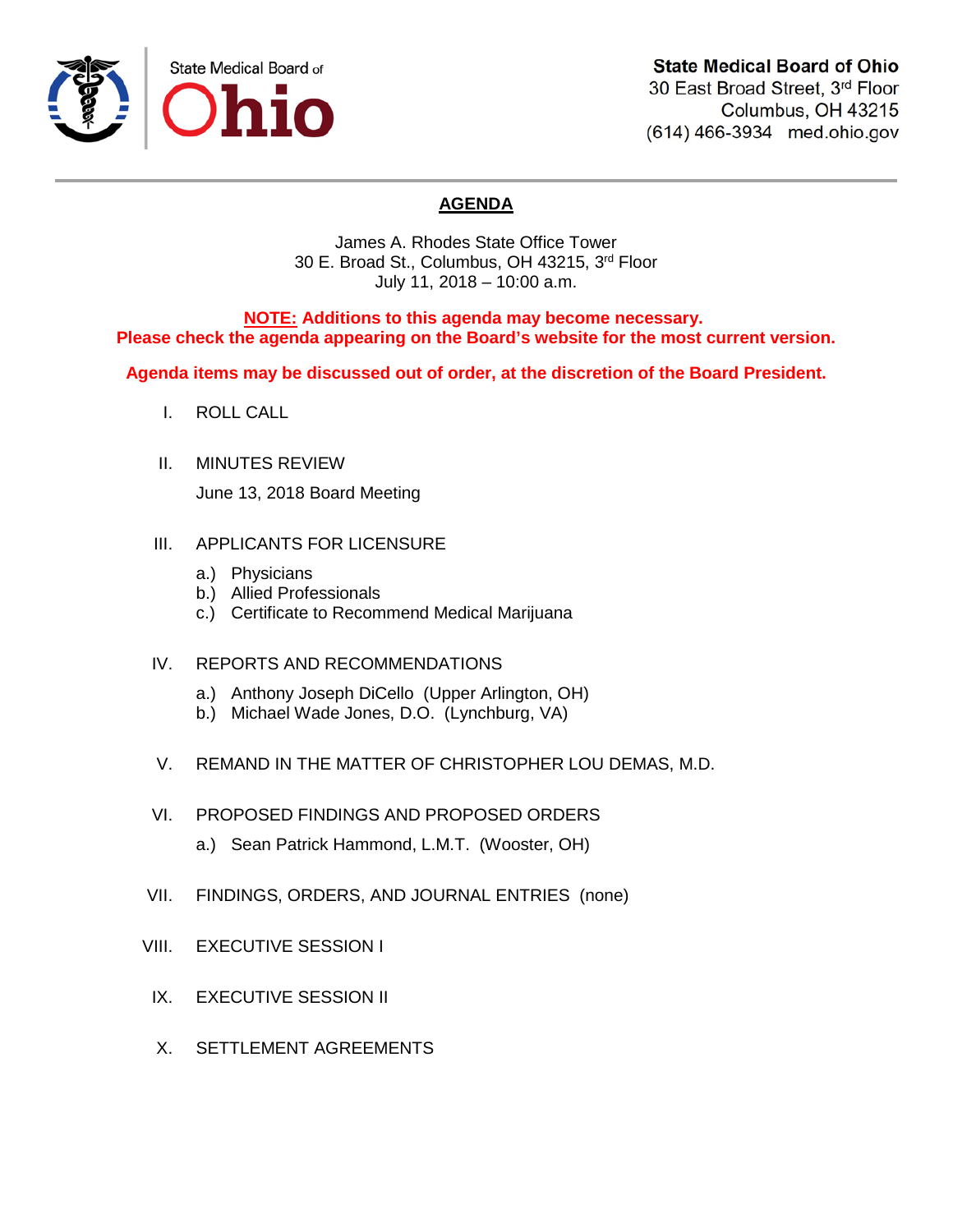# **BOARD AGENDA**

#### July 11, 2018 10:00 a.m. (Continued)

TOPIC **Example 2012 12:00 PAGE NO.** 

- XI. NOTICES OF OPPORTUNITY FOR HEARING, ORDERS OF SUMMARY SUSPENSION, ORDERS OF IMMEDIATE SUSPENSION, AND ORDERS OF AUTOMATIC SUSPENSION
- XII. RULES & POLICIES (none)
- XIII. OPERATIONS REPORT
- XIV. RESPIRATORY CARE ADVISORY COUNCIL REPORT
- XV. REPORTS BY ASSIGNED COMMITTEES

## **Finance Committee Report**

- a.) Officer or Staff Reports
	- i. Medical Board Fiscal Update
	- ii. Other Reports
- b.) Existing Medical Board Fiscal Matters
- c.) New Medical Board Fiscal Matters
- d.) Action Item Review

## **Policy Committee Report**

- a.) Legislative Review
- b.) Rule Review Update
- c.) Proposed Amendments to Limited Branches Rule 4731-1-02
- d.) Proposed Rules for Office-Based Treatment of Opioid Addiction
- e.) Updates to Dietetics and Respiratory Care Rules

## **Licensure Committee Report**

- a.) Licensure Application Review
	- i. Robin Lee Rhodes, M.D.
- b.) Respiratory Care Continuing Education Course Approval
- c.) Dietetics Continuing Education Portfolios
- d.) Discussion of Mandatory Continuing Medical Education
- e.) Respiratory Care and Dietetics Course Approvals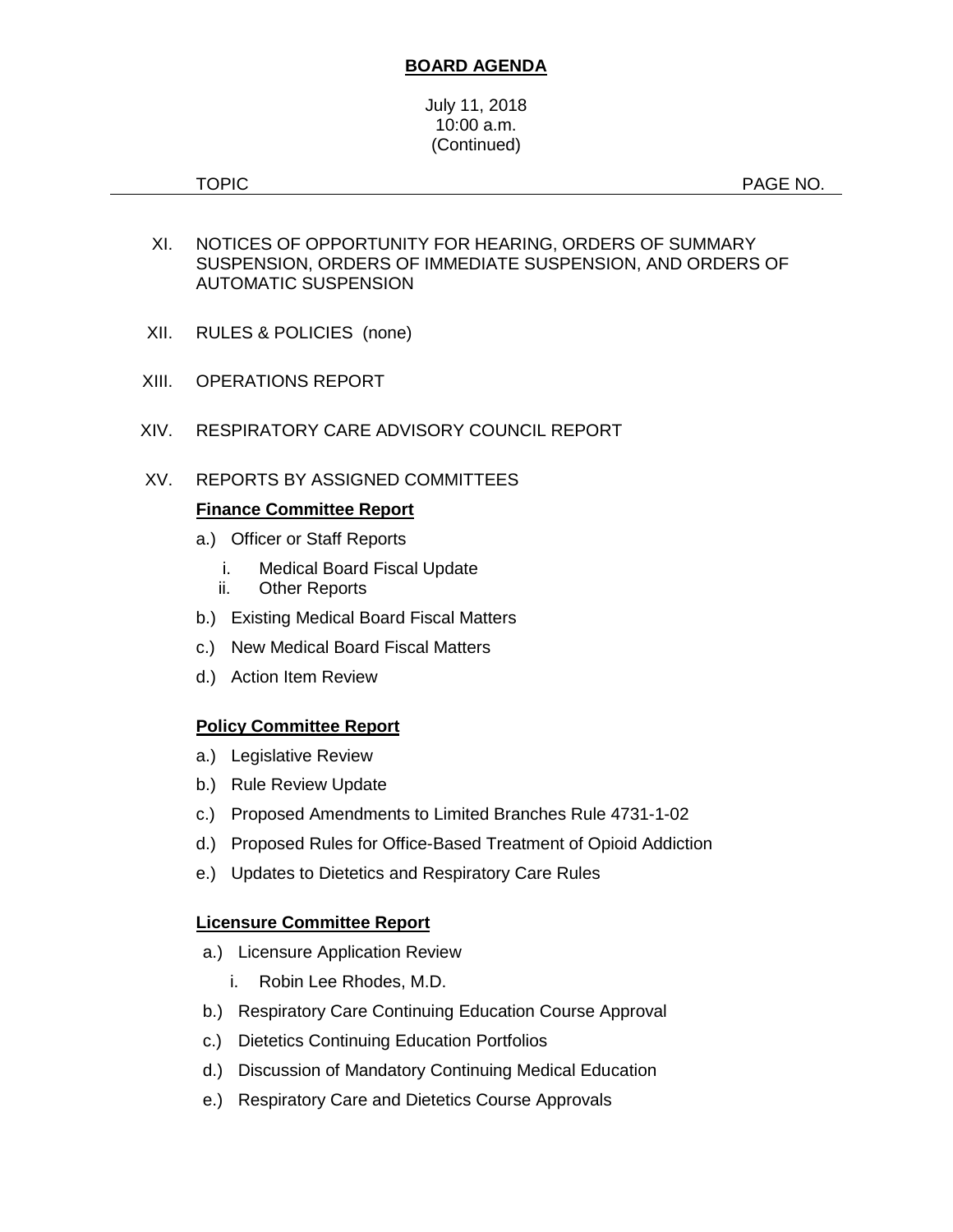# **BOARD AGENDA**

#### July 11, 2018 10:00 a.m. (Continued)

TOPIC **TOPIC Example 2 PAGE NO.** 

# XV. REPORTS BY ASSIGNED COMMITTEES (con't)

# **Physician Assistant/Scope of Practice Committee Report**

a.) "Local Anesthesia" Definition Inquiry

## **Compliance Committee Report**

## XVI. PROBATIONARY REQUESTS

- a.) Thuan D. Dang, M.D. (Killeen, TX)
- b.) Timothy M. Hickey, M.D. (Toledo, OH)
- c.) James T. Lutz, M.D. (Cincinnati, OH)
- d.) James A. Marsh, Jr., D.O. (Milan, OH)
- e.) Randal G. Whitlock, P.A. (Jamestown, OH)

#### XVII. REINSTATEMENT REQUESTS (none)

#### XVIII. FINAL PROBATIONARY APPEARANCES

Robert S. Haber, M.D. (Shaker Heights, OH)

Dr. Haber is appearing before the Board pursuant to his request for release from the terms of the Board's Order of March 9, 2016.

## Lana Hetzel, M.T. (Bucyrus, OH)

Ms. Hetzel is appearing before the Board pursuant to her request for release from the terms of her April 13, 2016 Consent Agreement.

#### Kimberly M. Peacock, D.O. (Sandusky, OH)

Dr. Peacock is appearing before the Board pursuant to her request for release from the terms of her July 8, 2015 Consent Agreement.

Shri K. Rao, M.D. (Mason, OH)

Dr. Rao is appearing before the Board pursuant to his request for release from the terms of the Board's Order of April 13, 2011.

#### Terry L. Thomas, D.O. (Whipple, OH)

Dr. Thomas is appearing before the Board pursuant to his request for release from the terms of his July 10, 2013 Consent Agreement.